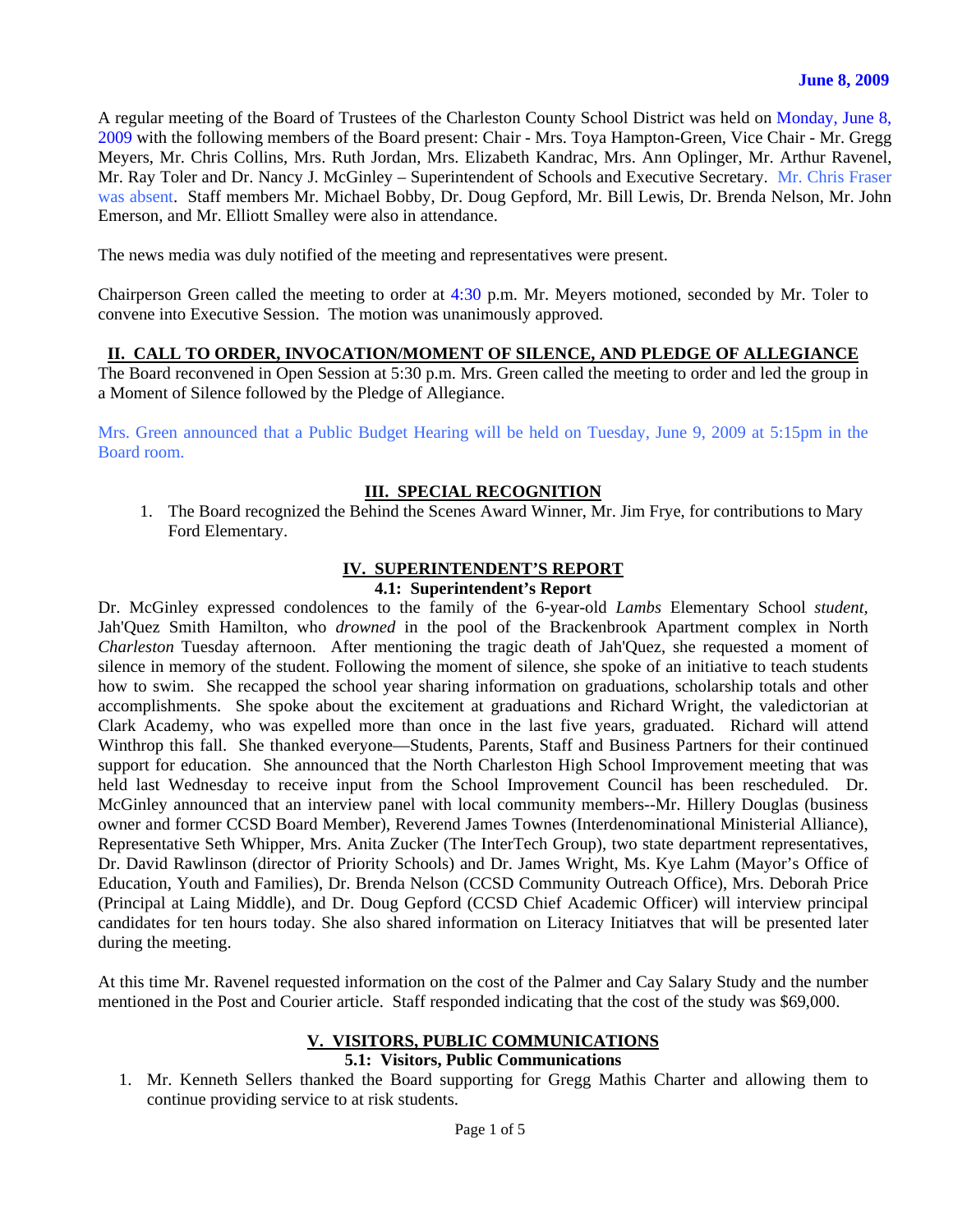2. Mr. Hilton Coakley addressed the Board in support of the School Improvement Council at North Charleston High and their involvement in reconstituting the school.

# **XI. APPROVAL OF MINUTES/EXECUTIVE SESSION AGENDA ITEM**

# **6.1: Open and Executive Session Minutes of May 26, 2009**

Mr. Toler motioned, seconded by Mr. Collins approval of the Open and Executive Session minutes of May 26, 2009. The vote was 8-0.

### **6.2: Motions of Executive Session of June 8, 2009**

The Board approved the following motions that were made in Executive Session on June 8, 2009:

- 1.1: **Student Transfer Appeals** The Board approved student transfer appeals A, B, C, D, G, and I. Student transfer appeals E, F, H, K, L, and M were denied. The motion was approved 8-0.
- 1.2: **Request for Proposal #P9031 for CCSD Telephone Systems**  The Board approved RFP P9031 CCSD Telephone Systems awarding the contract to Relational Technology Solutions, Inc. The amount for this project is \$1,165,030. The funding source is Fixed Cost of Ownership projects approved earlier by the Board (Fixed Cost of Ownership Projects - \$503,774 and Construction Projects - \$661,256). The motion was approved 8-0.

# 1.3: **Personnel Matters –**

 A. The Board approved a proposal to change personal business days as outlined below. The motion was approved 8-0

- a) A reduction in the number of personal business days available from 5 to 3 days for all nine month employees. Twelve month employees would continue to have 2 days available to them.
- b) Unused personal business days will transfer into sick leave and accumulate at the end of the year.
- c) Possible result--decrease in days used. Days currently are "lost" if not used; which in some cases may encourage employees to use the days whether they need them or not. Allowing unused days to transfer to accumulated sick leave will encourage teachers to use their days for emergencies.
- d) Written communication providing additional clarification concerning use of personal days. Currently there are some inconsistencies in the utilization of these days. Additional clarification is needed to ensure consistency in approval.
- B. The Board received as information Changes in Contractual Time/Work Schedules in Executive Session. No action was taken.
- C. The Board approved a contract extension for Mr. Bill Lewis. The motion was approved 8-0.
- 1.4: **Bid #B9027 for SMART Interactive Whiteboard Installation and Services** The Board approved the recommendation for bid#B9027 for SMART Interactive WhiteBoards Installation and Service for the Classroom Modernization Program and the 2005-2009 Building Program to W.H. Platts. The funding source is classroom modernization funding under the 8% debt issuance (Capital Projects: School Opening Aug. 2009 - \$541,409.01, and Schools opening in late 2009 and 2010 - \$1,900,000). The motion was approved 8-0.

# **6.3: Financial Minutes of May 26, 2009**

Mr. Meyers motioned, seconded by Mrs. Oplinger approval of the financial minutes for May 26, 2009. The motion was approved 8-0.

# **VII: MANAGEMENT REPORT**

# **7.1: Budget Update**

Mr. Michael Bobby, Chief Financial Officer presented a budget update. During his update, Mr. Bobby reviewed information prepared by staff in response to questions received from the Board during the 1<sup>st</sup> reading of the budget. Mr. Bobby said the stimulus money has been released and CCSD is scheduled to receive a little less than \$3 million. However, Aiken is scheduled to receive \$7 million. The second reading of the budget is scheduled for June 22<sup>nd</sup>. Mr. Bobby also stated that info was sent to Senator McConnell about Hold Harmless funds.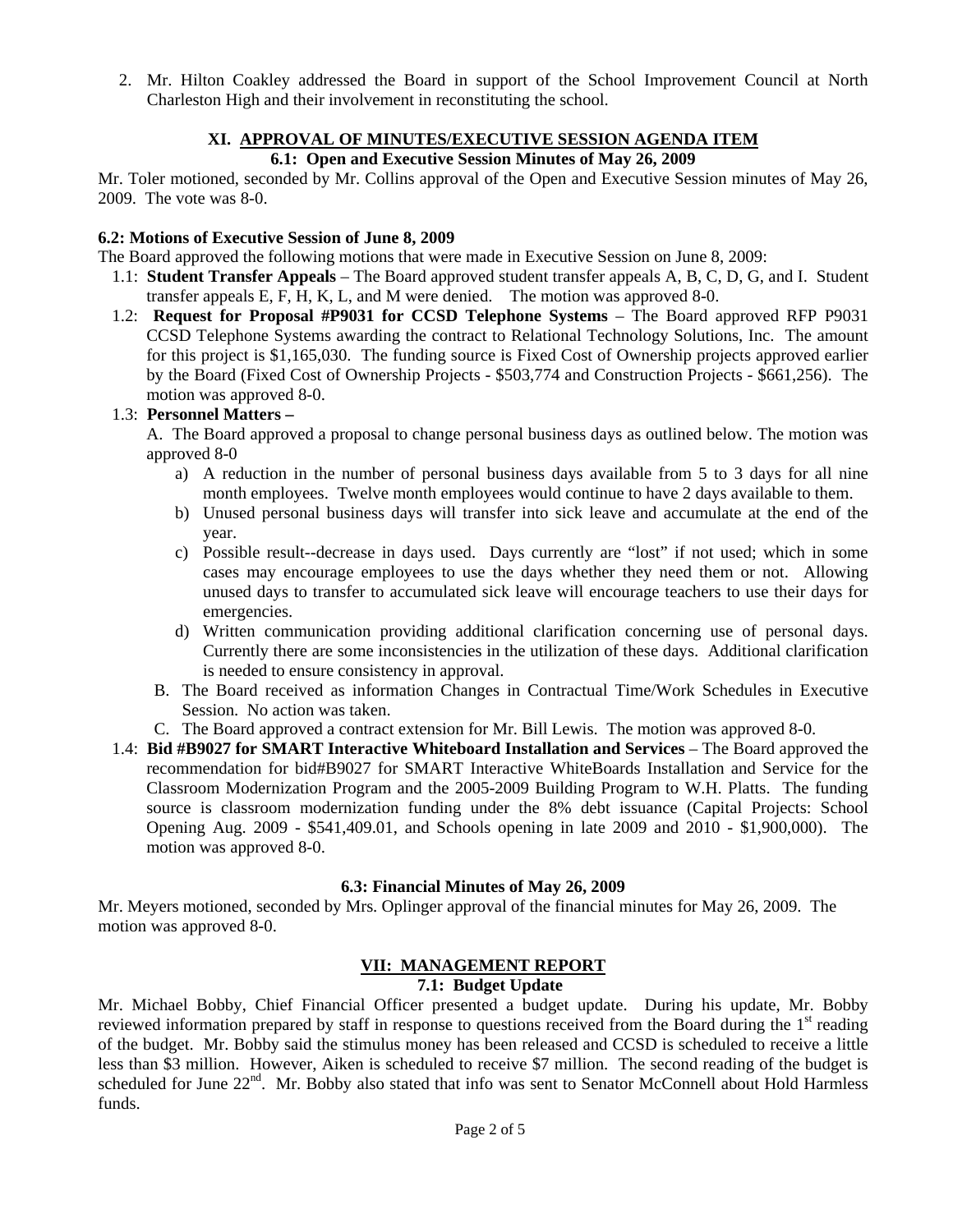#### **VIII: CHARLESTON ACHIEVING EXCELLENCE UPDATE 8.1: Summer Quick Start and Year Long Programs**

Dr. Nancy McGinley presented a Literacy Update. She said to expect significant change in achievement in a large school district is a process. However, she said the district has spent the last five years building up a safety net of supports around literacy. Those supports are listed below and said that the prime years for literacy foundation is Kindergarten through third grade.

| <b>GRADE</b>   | <b>YEAR</b> | <b>SUPPORTS</b>                                                                                                                                        |
|----------------|-------------|--------------------------------------------------------------------------------------------------------------------------------------------------------|
| 9              | 2009-2010   | Credit Recovery; 3rd, 6th, 8.5 Programs; Response to Intervention; Quick Start; Reading<br>Teacher - High/Middle Schools; Expansion of Early Childhood |
| 8              | 2008-2009   | Core Teams; Elementary, Middle, & High School Action Designs                                                                                           |
| 7              | 2007-2008   | Elementary, Middle, High School Learning Communities; Credit Recovery                                                                                  |
| 6              | 2006-2007   | Teacher Coaches - E-GAP, M-Gap, P-Gap                                                                                                                  |
| 5              | 2005-2006   | MAP Testing, Differentiated Instruction                                                                                                                |
| $\overline{4}$ | 2004-2005   | CPE, Work begins on Coherent Curriculum                                                                                                                |
| 3              | 2003-2004   | <b>School Based Programs</b>                                                                                                                           |
| 2              | 2002-2003   | <b>School Based Programs</b>                                                                                                                           |
|                | 2002-2002   | <b>School Based Programs</b>                                                                                                                           |
| K              | 2000-2001   | <b>School Based Programs</b>                                                                                                                           |

The 2009-2010 Literacy Interventions --Expansion of an additional 446 Students will be served in 83 Full Day Classes and 8 Half Day Classes. The Early Childhood focus includes a new director (Mrs. Lerah Lee) in the Department of Early Childhood who will **meet** with Cabinet and Associate Superintendents. Dr. McGinley shared information on collaborative efforts with Special Education to develop a best practice model for Early Childhood interventions and Speech Clinicians on Language Development.

Mr. Dirk Bedford presented information on the Third Grade Academy for Burns, Dunston, Frierson, Hursey, James Simmons, Mary Ford, Midland Park, Mitchell, North Charleston, and Sanders-Clyde. The key components of this initiative is High Quality Teachers, Intensive Professional Development, Voyager Software, 15:1 student teacher ratio, Parent Compact, Behavioral Health Support, 90 Minutes Reading, 60 Minutes Math, 30 Minutes Behavioral Health, and same teachers work with students in summer and year long. The goal is that all 3rd Graders on grade level in Reading & Math by June 2010

Mrs. Carol Bartlett, principal at Birney Middle presented information on Quick Start and Year Long Interventions. Middle School Quick Start Summer Programs are planned for seven schools--Birney, Haut Gap, Morningside, St. Andrews, West Ashley, Zucker, and Sixth Grade Academy. The key components are High Quality Teachers, Intensive Professional Development, Voyager Software, 10:1 student teacher ratio, Parent Compact, Behavioral Health Support, 90 Minutes Reading, 60 Minutes Math, 30 Minutes Behavioral Health, and have the same teachers work with students in summer and year long programs.

Middle School Year Long Programs is planned for six schools--Birney, Haut Gap, Morningside, St. Andrews, West Ashley, and Zucker. The Key Components are High Quality Teachers, Intensive Professional Development, Voyager Software, Parent Compact, Behavioral Health Support, Double Dose Reading and Math Instruction, Study Skills Instruction, and Community in Schools tutorial support.

A Sixth Grade Academy Year Long Programs is planned for the McNair Campus. The key components are 180 Students in a 15:1 Pupil Teacher Ratio, High Quality Teachers, Intensive Professional Development, Voyager Software, Parent Compact, Behavioral Health Support, Double Dose Reading and Math Instruction, Study Skills Instruction, Community in Schools Tutorial Support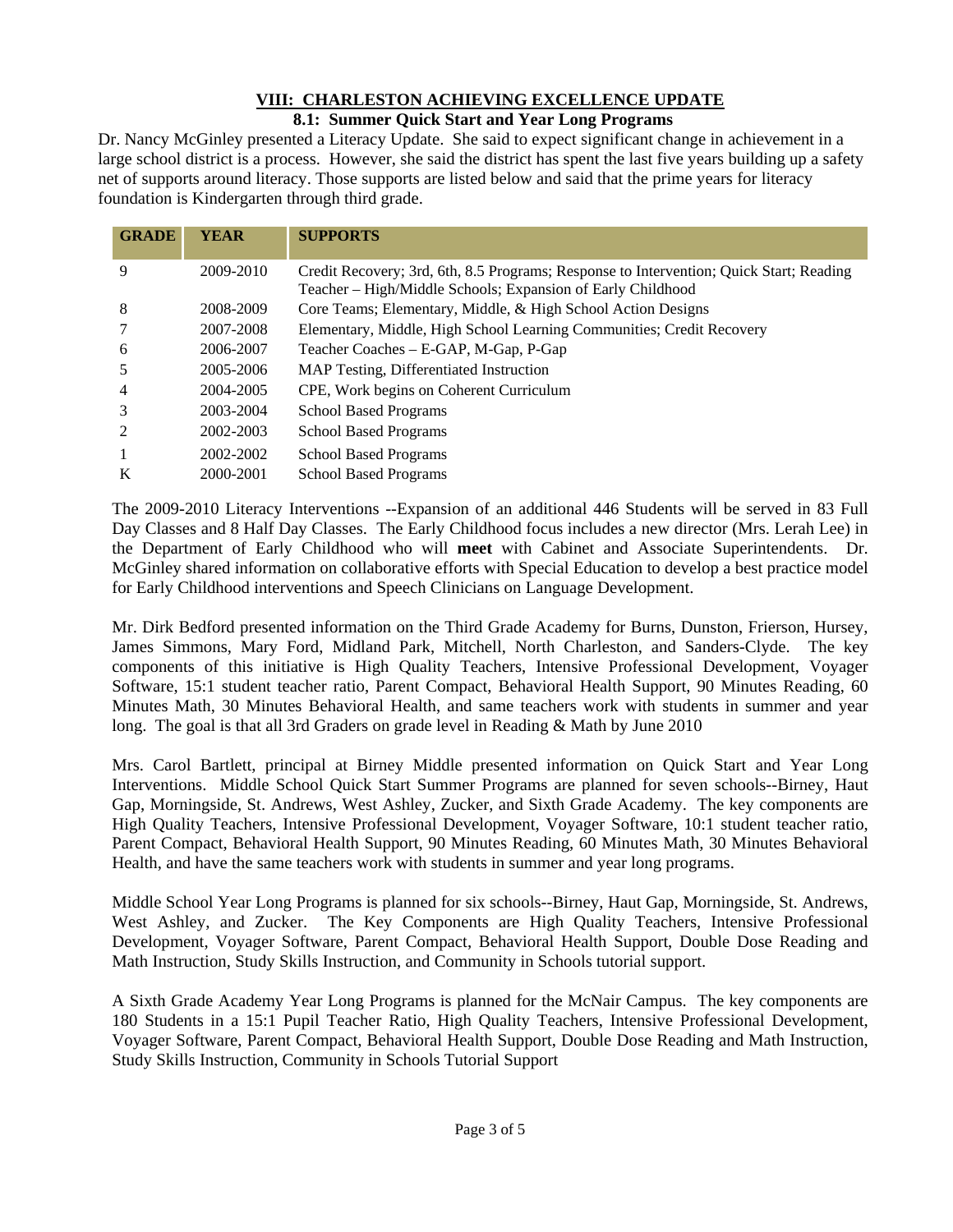Dr. James Winbush, principal at Baptist Hill High School presented information on Quick Start and Year Long Strategies for high school students. The Quick Start program for 7-12 Schools is planned for Baptist Hill, Burke and Lincoln. The key components are High Quality Teachers, Intensive Professional Development, STAR Lab or Voyager Software, Parent Compact, Behavioral Health Support, Double Dose Reading and Math Instruction, Study Skills Instruction, and Community in Schools Tutorial Support

A Year Long Program is planned for Baptist Hill, North Charleston, Lincoln, St. Johns, Stall, Burke, and Military Magnet. The key components are 15 minutes of reading per day to help students retain reading levels over summer. Without this intervention, students may lose between 3-5 months of reading proficiency. Title I school received student-leveled books for home library summer reading initiative. After School Program Institute July 15th and 16th to address Quality Extended Instructional Time (MOTT Foundation/College of Charleston), Reading Specialists for direct student interventions and Professional Development, High Quality Teachers, Intensive Professional Development, STAR Lab or Voyager Software, Parent Compact, Behavioral Health Support, Double Dose Reading and Math Instruction, Study Skills Instruction, Community In Schools tutorial support.

# **IX**. **POTENTIAL CONSENT AGENDA ITEMS**

Mrs. Jordan left the room at 7:15 p.m. and did not return until 7:25 p.m. Therefore, she did not vote on agenda items 9.4, 9.5, 9.6, 9.7 and 9.8.

- 9.1 **Approval of Teacher Contracts for the 2009-2010 School Year** *A recommendation to approve the 2009-2010 teacher contracts. –* Mr. Meyers motioned*,* seconded by Mr. Collins approval of teacher contracts for the 2009-2010 school year*.* The motion was approved 8-0.
- 9.2: Procurement of Computers for 2005-2009 Building Program and Classroom Modernization Project *A recommendation to approve procurement of computers for 2005-2009 Building Program and classroom Modernization Project using the state contract.* Mr. Toler motioned, seconded by Mr. Meyers approval of the procurement of computers for 2005-2009 Building Program and Classroom Recommendations project. The funding source is 2005-2009 Building Program Funds. The amount is \$1,308,052 for computers and related services at four schools plus a budget not to exceed \$6,000,000 for the 13 other schools set to open late 2009 or 2010. The motion was approved 8-0.
- 9.3: Procurement of Printers for 2005-2009 Building Program *A recommendation to approve procurement of printers for 2005-2009 Building Program using the state contract.* Mr. Toler motioned, seconded by Meyers approval of the procurement of printers for 2005-2009 Building Program using the State Contract with negotiated pricing. The funding source is the 2005-2009 Building Program Funds (\$216,740 for four schools plus a budget not to exceed \$800,000 for thirteen other schools set to open late 2009 or 2010). The motion was approved 8-0.
- 9.4: Amendment to the Noisette License Agreement to continue leasing of the Child and Family Development Center *- A recommendation to approve an amendment to continue leasing space for the Child and Family Development Center.* Mr. Meyers motioned, seconded by Mrs. Oplinger approval of the recommendation approving an amendment to the Noisette License Agreement dated April 29, 2005 for the leasing of the Child and Family Development Center. The funding source is the monthly fee from General Operating Budget (\$4,235.10), HeadStart currently pays CCSD \$12,000 per year for the space they use.*.* The motion was approved 7-0.
- 9.5: Change to School Year 2010 Calendar to Accommodate Anticipated Furlough *A recommendation to amend the 2010 school calendar previously adopted by the Board to accommodate anticipated furlough days.* Mr. Meyers motioned, seconded by Mrs. Oplinger approval of the recommendation to change the 2010 school calendar to accommodate anticipated furlough.The motion was approved 7-0.